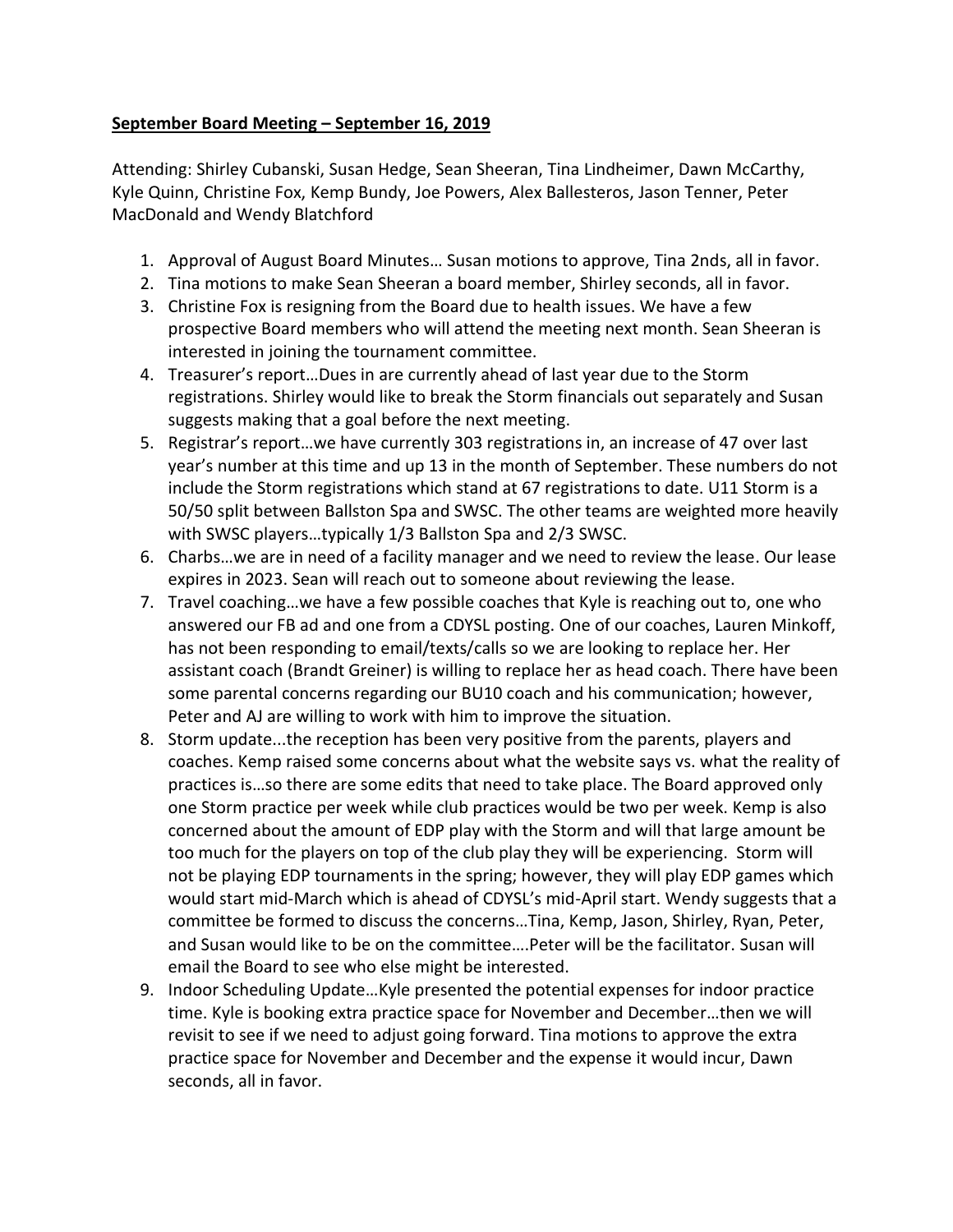- 10. GrassRoots Rec…379 registrations for fall rec. We need U14+ volunteers to ref travel soccer on Saturdays….he needs 2 per week.
- 11. Fundraising and Sponsorship…Dawn sent out a survey to the Board to find volunteers. She got some responses and is waiting on the rest. Dawn will have a meeting in October to get her committee up and running.
- 12. Team Managers…All are placed with the exception of three and we are working on those. Teams will be using TeamSnap and the club pre-paid for all these. Any teams that already had Snap set up will receive a refund of \$20. Tina and Wendy are working out the kinks with TeamSnap.
- 13. Jingle Bell Cup…the paperwork is in and we are waiting for approval to open registration and begin advertising. It will be U10+ and with a mix of boys and girls teams playing each day.
- 14. May Day…nothing needs to be done yet.
- 15. Required CPR/EAP…Adele came in with a quote that will save the club 50% from the current bids. So we are planning to go with Adele's contact. This needs to be done by mid-October.
- 16. We need a written procedure for addressing claims of sexual abuse or molestation. We will look at what other clubs have drafted to determine the language for ours.
- 17. We need a first aid kit for all coaches and assistant coaches that they can have with them at all times. Kyle will look at what we have at Gavin to see what we have and create those kits.
- 18. We need a facilities committee and chairperson. Charbs has inspections that need to be monitored. Daniels Rd needs a lock to keep the gate closed. Charbs also needs a cleaning schedule. Who would like to head this committee?
- 19. Charbs Emergency Escape Plan…the plan needs to be posted in multiple spots at Charbs. We will edit and have them laminated and posted by the facilities committee.
- 20. We need a Zero Tolerance Fines policy per CDYSL. Our policy should state that we have an internal review with any coaches who have infractions. We will not pass fines on to our coaches. In March/April we should send a club wide email to remind our families of the policy.
- 21. GK training…Jeff Gold offered to do 10 more sessions for \$2500. Ed Cubanski has also volunteered to supplement the training.
- 22. Zero Tolerance game statement…we had a statement up at May Day. The suggestion is to have that statement read before games.
- 23. We discount our managers \$500 from their child's registration. Tina motions that we discount our assistant coaches \$500 as long as the head coach agrees that the assistant coach is deserving of/earned the discount, is on the team roster, is licensed and the assistant wants the discount….Shirley seconds, all in favor.
- 24. Coerver…they have bailed on our training. Adam Costello will step in to do the training instead. We budgeted \$4,000 for 3 Coerver coaches. Tina motions to pay Adam \$2,000 to fulfill the Coerver sessions…Shirley seconds, all in favor.
- 25. Wendy motions to adjourn, Tina seconds, all in favor.